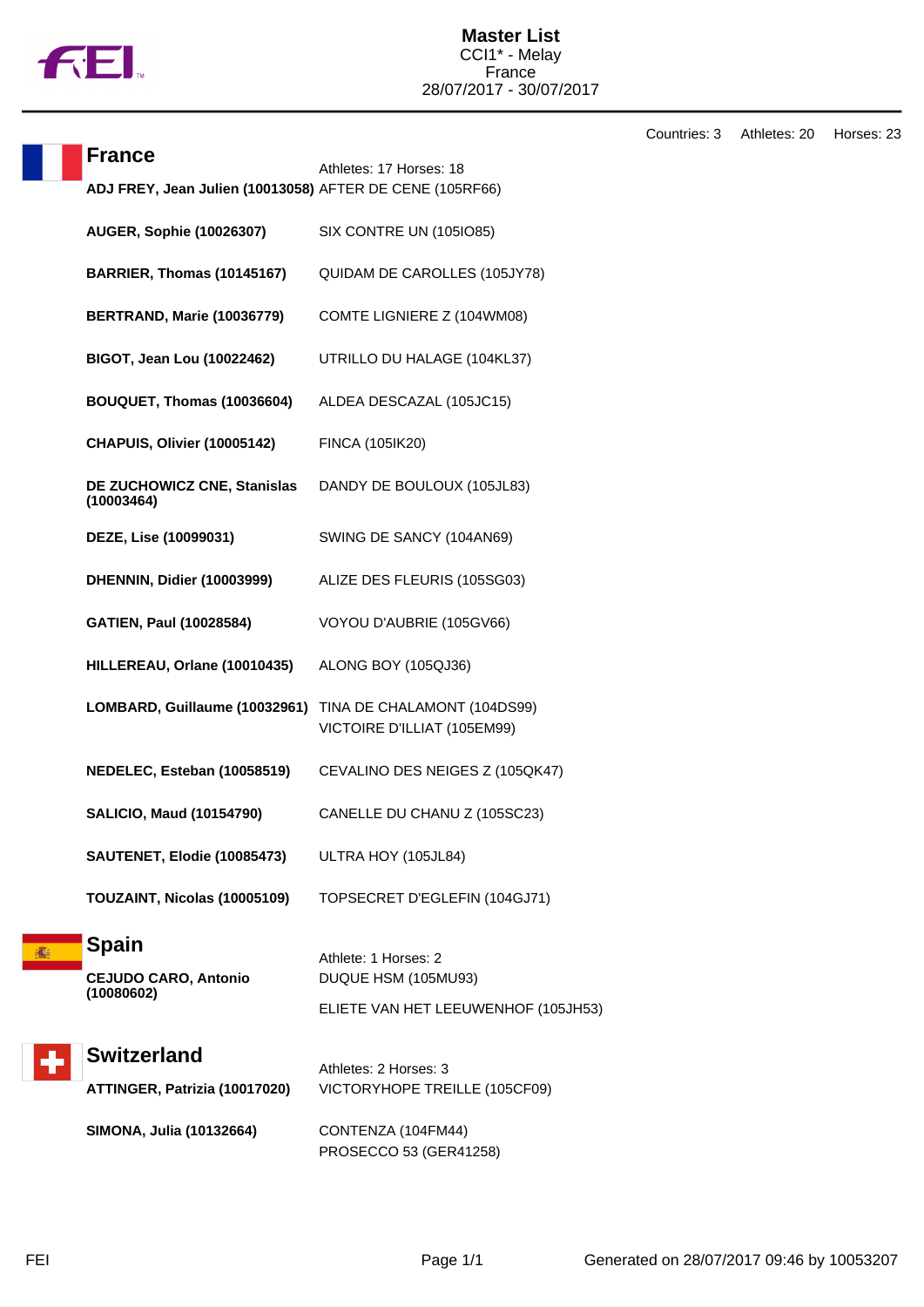

Countries: 4 Athletes: 21 Horses: 25

|                                                   |                                                              | Countrie |
|---------------------------------------------------|--------------------------------------------------------------|----------|
| <b>France</b><br><b>AUGER, Sophie (10026307)</b>  | Athletes: 18 Horses: 21<br>MOSS CITY (105IO86)               |          |
| <b>BLIN DELAMARE, Laurene</b><br>(10016240)       | BESSA V Z (103TJ52)                                          |          |
| CHAPUIS, Olivier (10005142)                       | QUITO COMBESCURE (103YV89)                                   |          |
| DE ZUCHOWICZ CNE, Stanislas<br>(10003464)         | QUIRINAL DE LA BASTIDE ENE HN (FRA43453)<br>ULT'IM (104KY67) |          |
| DHENNIN, Didier (10003999)                        | TROUBADOUR CAMPHOUX (104TN63)<br>VIF D'OR LILI (105PW20)     |          |
| FOURNIER, Thibault (10096636)                     | UN CADOR DE LATHUS (104WR73)                                 |          |
| <b>GUILLOT, Julien (10029987)</b>                 | ELVIS (105QD09)                                              |          |
| <b>GUISSET PAGAT, Chrystel</b><br>(10062458)      | ASLAND DU ROI (105HC00)                                      |          |
| JALAGUIER, Sophie (10028300)                      | <b>QUOEUR (1041196)</b>                                      |          |
| JAMAIN, Igor (10045090)                           | HARRISON DN Z (104KR96)                                      |          |
| <b>LACROIX, Pierre Emmanuel</b><br>(10136581)     | QUELPIERRE DU NEIPO (103MM47)                                |          |
| LUDA, Brice (10003739)                            | AINSI D'OR (105RI08)<br>VALERE DE BONNIERES (104VU58)        |          |
| <b>MEIS, Ronan (10080669)</b>                     | UNFLIPPER DES ROIS (104KK01)                                 |          |
| NADOT, Matthieu (10054928)                        | VAIR MAIL DE GLAIN (105CJ00)                                 |          |
| RAMOS, Marie (10117693)                           | STEWBALL D'ESTRAN (104TB51)                                  |          |
| <b>RETAIL, Lionel (10004800)</b>                  | ROSE DES ORES (104VY31)                                      |          |
| TOUZAINT, Nicolas (10005109)                      | VEGAS DE L'ELFE (104VW09)                                    |          |
| <b>WILLEFERT ADC, Didier</b><br>(10000174)        | ARMONIE DE VERGNE MILI (105GW08)                             |          |
| <b>Italy</b><br><b>SCHIVO, Arianna (10012571)</b> | Athlete: 1 Horse: 1<br>ALTESSE DE L'ORMEAU (105HT49)         |          |
| <b>Spain</b>                                      | Athlete: 1 Horse: 1                                          |          |